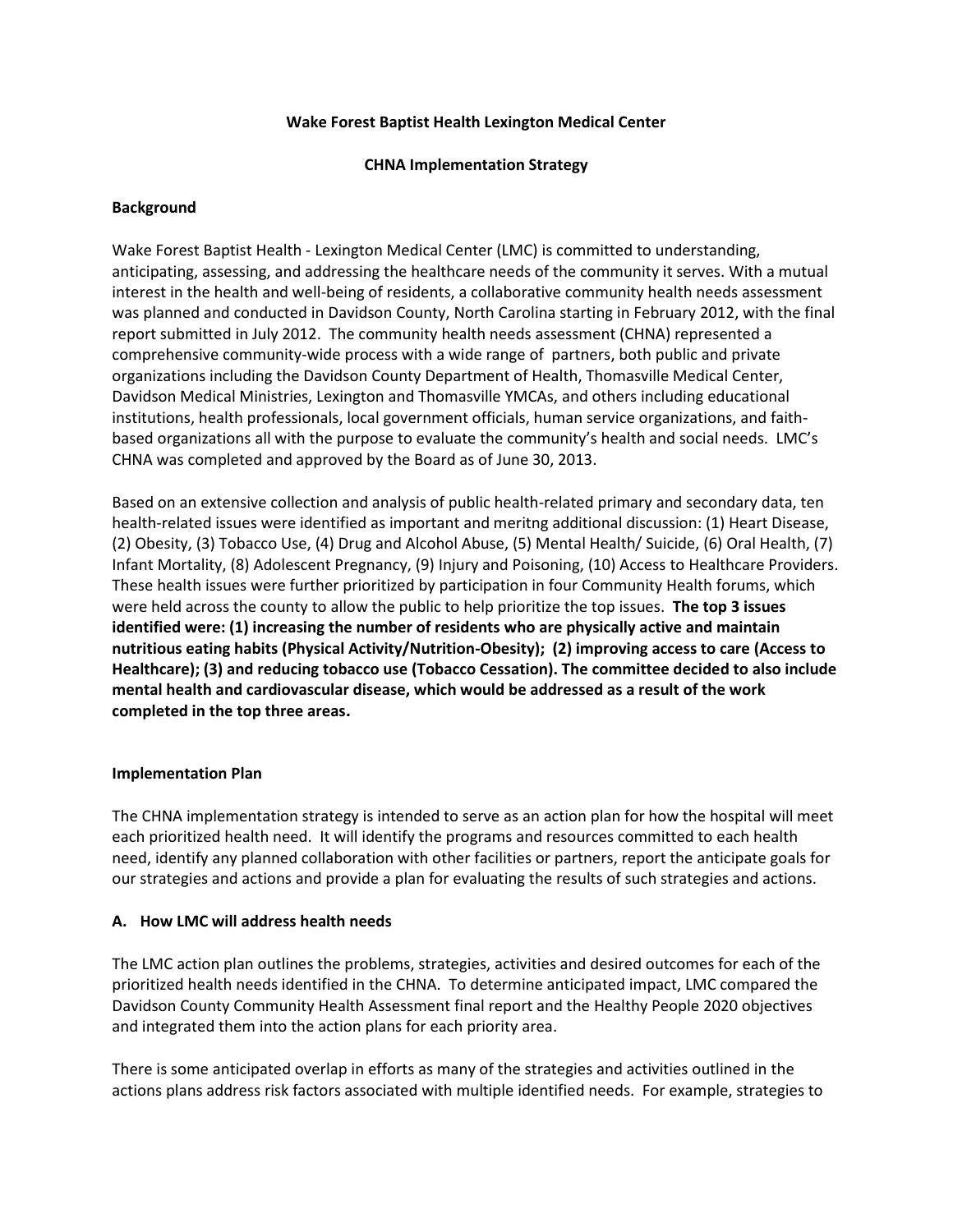promote healthy eating and physical activity will affect obesity as well as heart disease and diabetes; and all plans should ultimately improve the access to healthcare for Davidson County. LMC was also mindful of our community partners and will work closely with those partners to extend resources and collaborate to serve the community providing the most impact possible.

# **Priority 1: Physical Activity/ Nutrition - Obesity**

The Davidson County Health Needs Assessment identified Obesity as a prioritized health need. One of the *Healthy North Carolina 2020* Objectives is to increase the percentage of adults who are neither overweight nor obese to 38.1%. In Davidson County, two-thirds of adults are overweight or obese. Based on the Public forum rankings Obesity was the top ranked health concern for Davidson County citizens. In order to reach the goal of a healthier normal weight population, *Healthy North Carolina 2020* sets a goal of 60.6% of people getting the recommended amount of physical activity, and sets the objective of 29.3% of adults getting 5+ servings of fruits and vegetables per day. Although State and Davidson County rates of physical activity have been increasing, Davidson County is still well below peer counties and the state average. Furthering the epidemic of obesity, less than 1 out of 5 adults in Davidson County eat the recommended 5+ servings of fruits and vegetables a day. This is consistent with peer counties and slightly lower than the state average. LMC hopes to educate and change these behaviors in Davidson County and start to see our residents make the shift to healthier living habits.

# **Programs, Resources and Intended Actions to Address Obesity Health Need**:

LMC offers or collaborates on several programs addressing Obesity, Nutrition, and Physical Activity. These include:

In collaboration with the J. Smith Young YMCA

- LMC's Body, Mind, Intervention (BMI) is a free program offered at the J. Smith Young YMCA. The program is offered 3 times per year and is aimed at teaching healthy living, eating, and exercise habits to overweight or obese adults. Assessments are done pre and post program including labs, BMI, blood pressures, etc. During the class participants receive education from physicians, registered dietitians, nurses, exercise trainers, as well as free access to the YMCA for themselves and their family. Upon completion they receive a discount on a continued YMCA membership. (Table 1\_1.a.)
- LMC's FUN for Kids, Fitness, Understanding, Nutrition for Kids, is a free Childhood Obesity program offered through the J. Smith Young YMCA. This program is aimed at teaching children and their families good eating habits and healthy physical activity practices. (Table 1 1.b.)
- LMC's Help Prevent Diabetes is a Wake Forest Baptist Health, research based proven program to prevent the onset of type II diabetes. (Table 1\_1.c.)
- LMC's Lunch and Learns offered to anyone in the community focused on topics such as: Get Fit with Passion, Stay Healthy in Winter, Eating with a Dietitian, and other topics surrounding eating and living healthy. (Table 1\_1.d.)

In collaboration with the Davidson County Healthy Communities Coalition

LMC serves as an active participant in the Obesity Committee which is a part of the Healthy Communities Coalition. The committee's purpose is to serve as a collaborative vehicle for ideas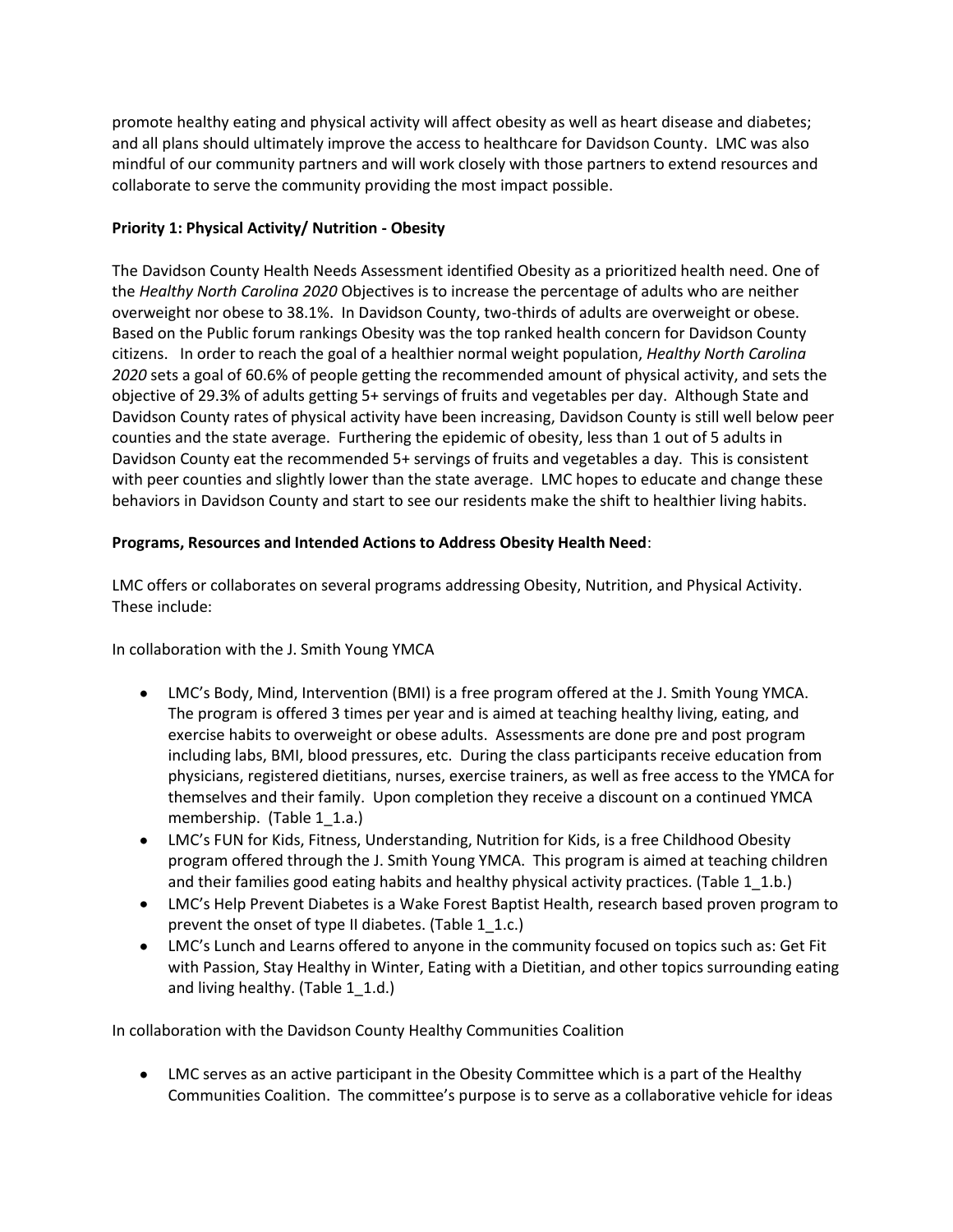and programs to address physical activity and nutrition of the residents of Davidson County, with the overall goal to reduce the number of over-weight and obese people. LMC's purpose is to serve as an active member contributing evidence based ideas, and the ability to implement or collaborate on implementation of pilot programs.

In collaboration with the Davidson County and Lexington City Schools

- LMC's Davidson County, Lexington City Schools Healthy Kids Initiative is a program offered free of charge to all Pre-K and Kindergarten students in Lexington City Schools, and Kindergarten and First Grade students at 4 Title 1 Davidson County Schools. The program aims to provide education in regard to healthy eating, healthy living, physical activity, safety, and healthy habits to at risk children. (Table 1\_1.e.)
- LMC's Healthy Living Habits is offered to Lexington City and Davidson County schools as a program for second through fifth grade students to educate on healthy eating and physical activity.

In collaboration with Employers in Davidson County

- LMC participates in the Davidson County Wellness Coalition which is a group of local employers, wellness leaders, and providers who meet monthly to identify wellness needs in the community. They work in collaboration to educate the community and develop means to lower overall health risk factors. The group promotes and is utilized as a marketing network for all wellness related events in Davidson County.
- LMC offers education sessions at several large employers in Davidson County. These include topics such as: Know Your Numbers, Eating with the Dietitian, Stress and Emotional Eating. Heart Health and Diabetes. For sessions that are offered in a Lunch and Learn setting, a Heart Healthy meal is always served. (Table 1\_1.d.)
- LMC's BMI Screenings are offered at a variety of locations for employers throughout the year. (Table 1\_1.f.)

Other Community Events

- LMC's BMI Screenings are offered at a variety of community events. Participants are given a BMI sheet that explains their BMI and information about BMI risks and adjustments. (Table 1\_1.f.)
- LMC provides education materials at a variety of community events and festivals. Items such as MyPlate samples for healthy plates are given to children, and information about healthy snacks, label reading, and other health habits are distributed at all events.
- LMC also participates in many health fairs at businesses, churches and other community venues throughout the year. LMC staff offer education and screenings which are age and population appropriate.
- LMC offers a Farmer's Market during the season on Thursdays, which is open to the public and allows employees to purchase locally grown healthy foods.
- LMC offers monthly education to employees regarding healthy living.
- LMC Registered Dietitians create pre-natal nutrition guides for all pregnant patients and offer consultations upon request. As well as including information on healthy exercise habits during your pregnancy.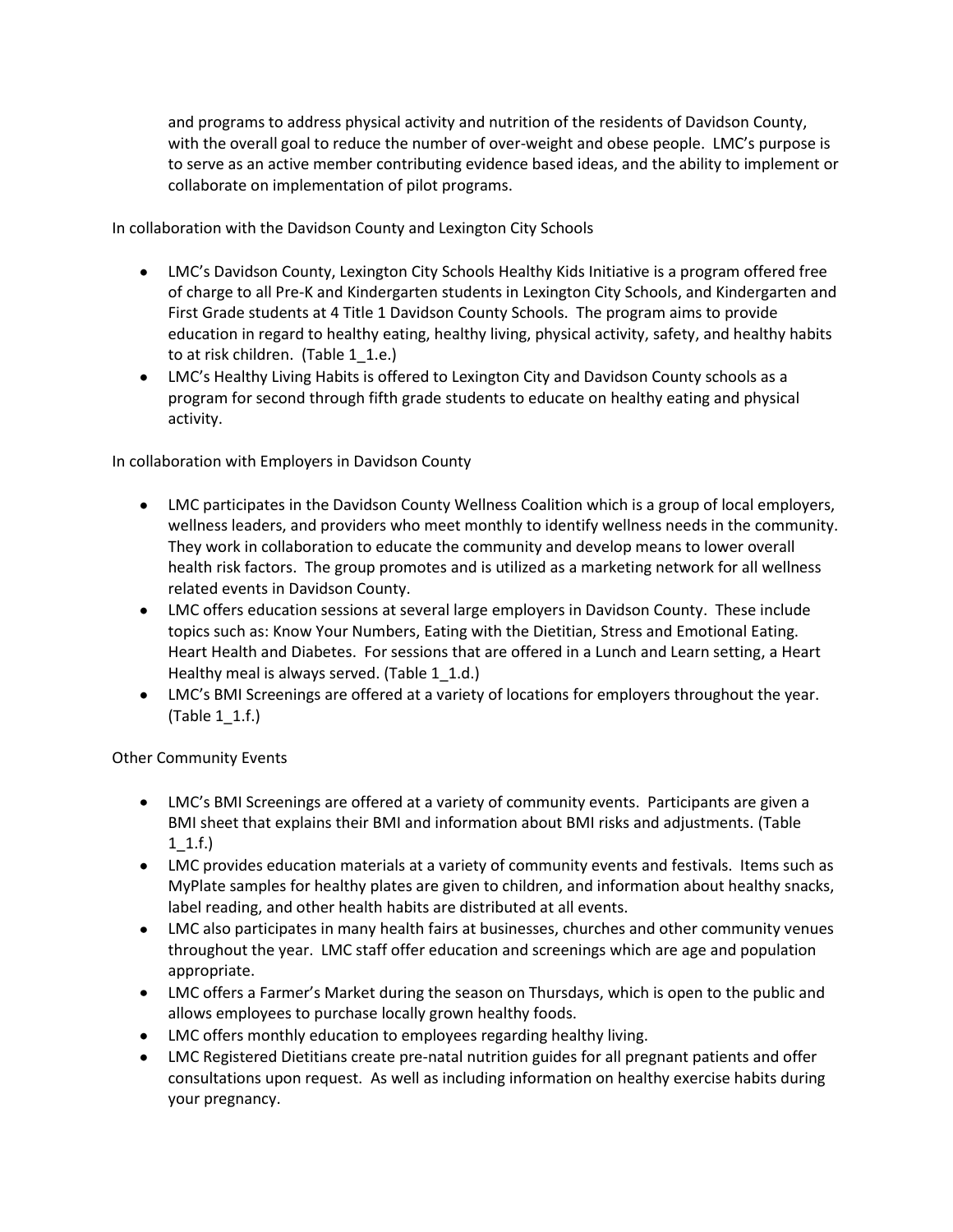### **Goal**

Heighten awareness of nutrition, healthy lifestyle choices, and physical activity for Davidson  $\bullet$ County residents, adults and children with a focus towards at risk families.

#### **Anticipated Impact**

- Increase the number of children and families that understand body mass index and weight guidelines.
- Increase the number of families that understand healthy food choices, incorporating increased numbers of fruits and vegetables.
- Increase the number of families that understand the importance of physical activity.
- Teach proper means of physical activity and encourage families and individuals to become  $\bullet$ active.

| <b>Priority Population</b>    |                                 |
|-------------------------------|---------------------------------|
| $\boxtimes$ Broader Community | $\bowtie$ Vulnerable Population |

# **Table 1**

| <b>Specific Action</b>                                                | <b>Annual</b><br><b>Baseline</b>                   | <b>Growth</b><br><b>Target</b>                                                                        | <b>Intervention</b><br><b>Strategies</b>                                                                                                         | <b>Tactics</b>                                                                                                                                                                      | <b>Collaborative</b><br><b>Partners</b>                                                  |
|-----------------------------------------------------------------------|----------------------------------------------------|-------------------------------------------------------------------------------------------------------|--------------------------------------------------------------------------------------------------------------------------------------------------|-------------------------------------------------------------------------------------------------------------------------------------------------------------------------------------|------------------------------------------------------------------------------------------|
| 1.a. Body and<br>Mind<br>Intervention                                 | 3 Classes at<br>20 each                            | 3 classes at<br>25 each<br>with 90%<br>completion<br>rate                                             | Increase # of<br>participants receiving<br>education and<br>participating in classes<br>to achieve their<br>personally set goals                 | Targeted outreach<br>of at risk<br>populations;<br>identification of<br>best utilized times<br>for offerings                                                                        | J. Smith Young<br><b>YMCA</b>                                                            |
| 1.b. FUN for Kids<br>- Fitness,<br>Understanding,<br><b>Nutrition</b> | <b>New</b><br>Program to<br>replace old<br>program | 2 classes<br>with 10-20<br>participants<br>each                                                       | <b>Educational program</b><br>designed to teach<br>children and their<br>families healthy<br>nutrition, exercise and<br>healthy living habits    | Fully developed,<br>comprehensive<br>program to<br>improve the health<br>and daily habits of<br>children and their<br>families                                                      | J. Smith Young<br>YMCA, other<br>community<br>partners                                   |
| 1.c. HelpPD                                                           | <b>NA</b>                                          | Offer 2<br>groups with<br>$10 - 15$<br>participants<br>$each -$<br>expected<br>completion<br>rate 50% | Education, weight loss<br>and exercise program<br>with the goal of<br>decreasing weight by<br>7% to prevent the<br>onset of type II<br>diabetes. | Education on<br>health habits, food<br>journals, weekly<br>group meetings for<br>first half of the<br>program and<br>monthly<br>maintenance after,<br>goal of 10,000<br>steps a day | J. Smith Young<br>YMCA; Wake<br><b>Forest Baptist</b><br>Health HelpPD<br>research group |
| 1.d. Lunch and<br>Learns                                              | 5 offered                                          | 7 offered                                                                                             | Increase number of<br>participants and<br>offerings                                                                                              | Create creative<br>means of educating<br>on Obesity and<br>healthy living,                                                                                                          | J. Smith Young<br>YMCA, PPG, City<br>of Lexington and<br>Davidson County                 |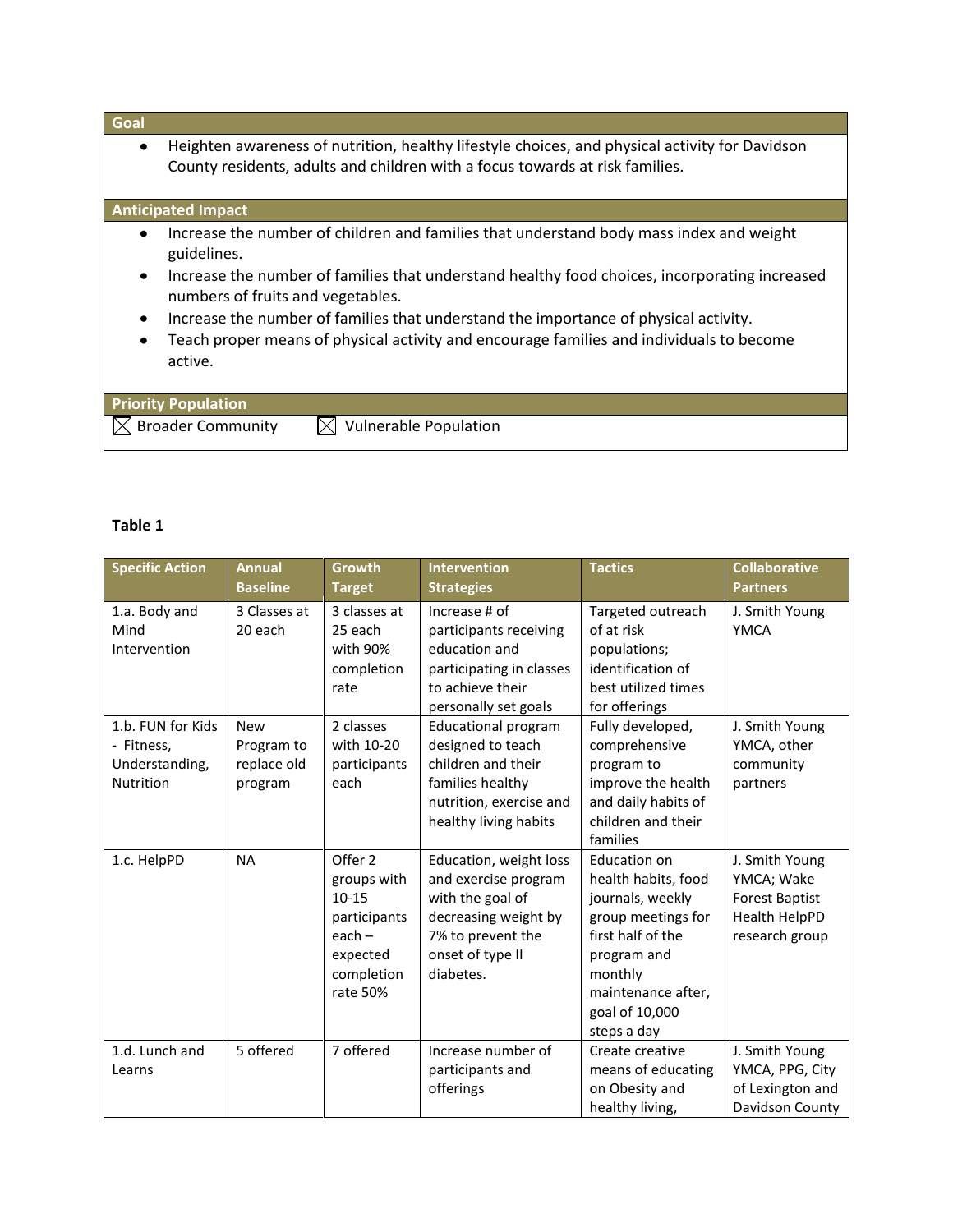|                                                                                  |                           |                                             |                                                                                                         | identify at risk<br>populations                                                                                                   | Employees                                                   |
|----------------------------------------------------------------------------------|---------------------------|---------------------------------------------|---------------------------------------------------------------------------------------------------------|-----------------------------------------------------------------------------------------------------------------------------------|-------------------------------------------------------------|
| 1.e. Davidson<br>County,<br>Lexington City<br>Schools Healthy<br>Kids Initiative | 650<br>students<br>served | 20%<br>increase in<br>number of<br>students | Reach most at risk<br>population of students<br>and schools with<br>highest level of title 1<br>funding | Continue to serve<br>at risk population<br>while identifying<br>new needs, and<br>offering education<br>to higher level<br>grades | Davidson County<br>Schools and<br>Lexington City<br>Schools |
| $1.f.$ BMI                                                                       | 200                       | 20%                                         | Increase number of                                                                                      | Identify new events                                                                                                               | Various                                                     |
| <b>Screenings</b>                                                                | participants              | increase                                    | participants                                                                                            | and locations for                                                                                                                 | Community                                                   |
|                                                                                  |                           |                                             |                                                                                                         | screenings                                                                                                                        | Partners                                                    |

**Evaluation Plan:** LMC will accurately track screening data and monitor class enrollment and completion rates for programs offered. Impact will be measured based on above growth target, as compared to baseline statistics. Outcomes will be measured for appropriate programs and reported improvements in overall health for participants will be tracked upon completion.

# **Priority 2: Tobacco Cessation**

Tobacco use is the single largest preventable cause of death and disability in the United States. Healthy North Carolina 2020 sets an objective of decreasing the number of smokers to 13%. Davidson County ranks much higher than that goal with the 29.6% reported current smokers. This is much higher than peer counties whose average is 20.35%, and is increasing rather than following the pattern of the state and decreasing. In fact, Davidson Counties reported current smoker rate increased from 23.7% in 2005 to 29.6% most recently reported in 2010. Davidson County has a significantly higher rate of not only tobacco users, but second hand smoke exposure, and smoking during pregnancy than peer counties and the State.

# **Programs, Resources and Intended Actions to Address Tobacco Cessation:**

- LMC will offer at least 2 Tobacco Cessation classes. (Table 2\_2.a.)
- LMC will incorporate education regarding the impacts of tobacco use into the Davidson County, Lexington City Schools Healthy Kids Initiative. (Table 2\_2.b.)
- LMC will provide Tobacco use education to at least 2 middle or high schools within the county or city. (Table 2\_2.c.)
- LMC provides Tobacco cessation educational materials to all inpatients, and provides counseling and referrals to the NC Quit Line upon request. (Table 2\_2.d.)
- LMC will extend the reach of tobacco cessation education materials distributed, by including information at all community events. (Table 2 2.e.)
- LMC will provide education materials regarding the impacts of using tobacco during pregnancy and offer counseling and Quit Line referrals.
- LMC will participate in the Healthy Communities Coalition Tobacco Cessation Committee. LMC will provide support and ideas for how to reduce the number of tobacco users in Davidson County.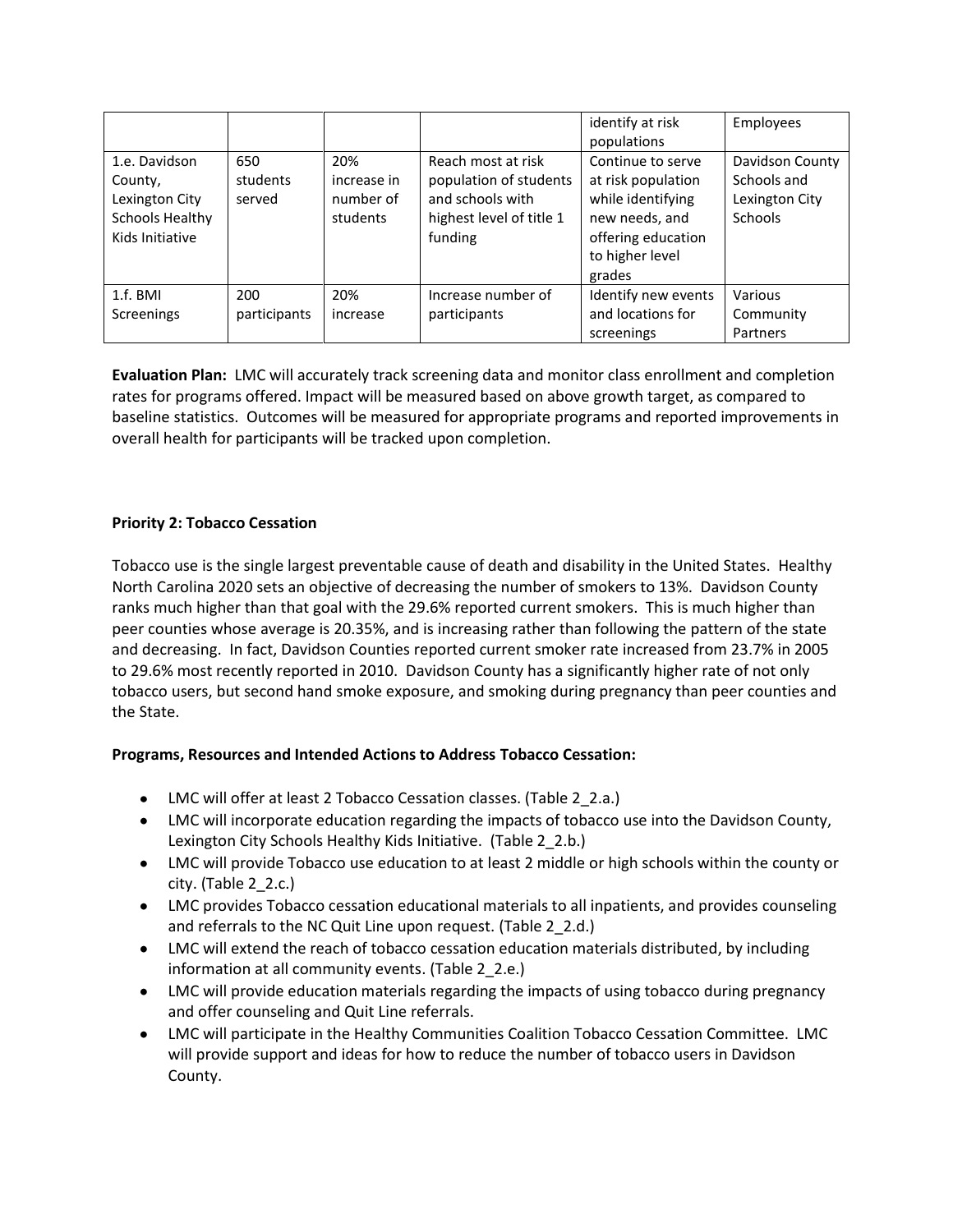# **Goal**

Increase awareness regarding the health impacts of tobacco use and ultimately decrease the  $\bullet$  . rate of tobacco users in Davidson County.

# **Anticipated Impact**

- A better understanding of the impacts of tobacco use by the community, with a focus on at risk  $\bullet$ populations.
- A reduction in the number of tobacco users in the County.

| <b>Priority Population</b>           |                                 |
|--------------------------------------|---------------------------------|
| $\mid$ $\boxtimes$ Broader Community | $\bowtie$ Vulnerable Population |

#### **Table 2**

| <b>Specific</b><br><b>Action</b>                                                              | <b>Baseline</b>                                             | % Growth<br><b>Target</b>                                   | <b>Intervention</b><br><b>Strategies</b>                                                                                                   | <b>Tactics</b>                                                                                | <b>Collaborative</b><br><b>Partners</b>          |
|-----------------------------------------------------------------------------------------------|-------------------------------------------------------------|-------------------------------------------------------------|--------------------------------------------------------------------------------------------------------------------------------------------|-----------------------------------------------------------------------------------------------|--------------------------------------------------|
| 2.a. Tobacco<br>Cessation<br>Classes                                                          | Offered 2<br>class but<br>were unable<br>to fill<br>classes | 2 classes                                                   | Increase the<br>number of<br>participants to<br>enable the<br>completion of at<br>least 2 classes                                          | Identify new<br>populations of<br>potential participants                                      | Local employers                                  |
| 2.b.<br>Davidson<br>County,<br>Lexington<br>City Schools<br><b>Healthy Kids</b><br>Initiative | No tobacco<br>education<br>offered in<br>prior years        | 700<br>students                                             | Reach most at risk<br>population of<br>students and<br>schools with highest<br>level of title 1<br>funding                                 | Add \impacts of<br>tobacco usage to the<br>healthy habits portion<br>of the curriculum        | Davidson County<br>and Lexington City<br>Schools |
| 2.c.<br>Middle/High<br>School<br>Tobacco<br>Education<br>Program                              |                                                             | <b>New</b><br>program                                       | Work with physician<br>to create approved<br>curriculum to<br>educate middle<br>school aged children<br>on the impacts of<br>tobacco usage | Provide education to<br>at least 2 at risk<br>schools                                         | Physicians and<br>Schools                        |
| 2.d.<br>Inpatient<br>education<br>and NC Quit<br>Line<br>Referrals                            | <b>Not</b><br>previously<br>tracked                         | 90% of<br>appropriate<br>patients<br>receive<br>information | Monitor<br>dissemination of<br>tobacco cessation<br>information and<br>referrals to NC Quit<br>Line                                        | Offer information to<br>all inpatient tobacco<br>users, and provide<br>referrals upon request |                                                  |
| 2.e. Extend                                                                                   | <b>Not</b>                                                  | 3 new                                                       | Provide education                                                                                                                          | Offer information at 2                                                                        |                                                  |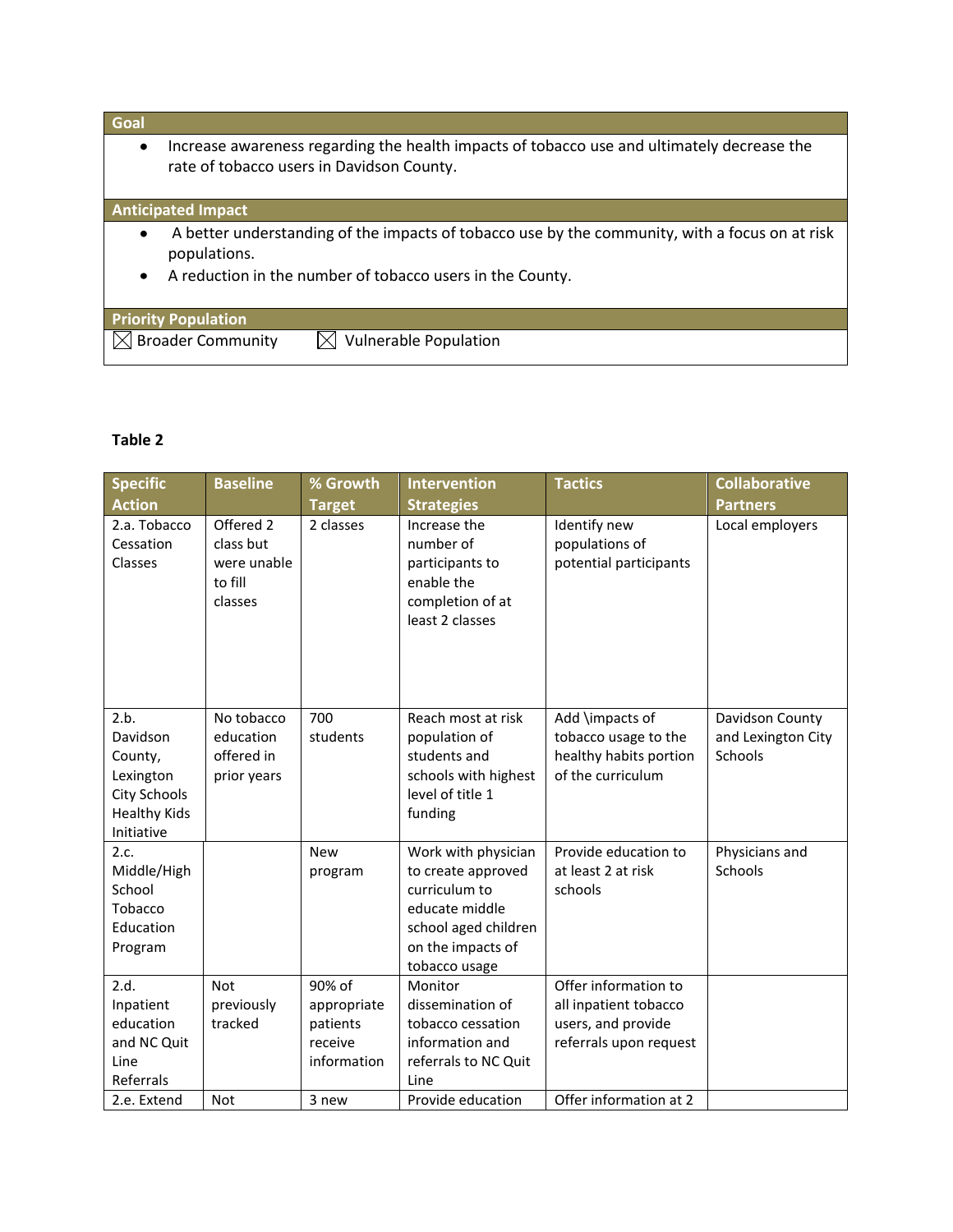| amount of<br>tobacco<br>cessation<br>information<br>provided to | currently<br>included in<br>community<br>education | avenues | and NC Quit Line<br>information to<br>identified at risk<br>populations | screening events and<br>in pre-natal packets to<br>all patients |  |
|-----------------------------------------------------------------|----------------------------------------------------|---------|-------------------------------------------------------------------------|-----------------------------------------------------------------|--|
| the                                                             |                                                    |         |                                                                         |                                                                 |  |
| community                                                       |                                                    |         |                                                                         |                                                                 |  |

**Evaluation Plan:** Monitor inclusion of tobacco cessation information at newly identified events, and track inpatient information dissemination and referrals to NC Quit line. Provide quarterly reports from Inpatient Care Manager system to show progress with referrals made to NC Quit Line. Track number of children served with new tobacco cessation curriculum used in Davidson County and Lexington City Schools.

# **Priority 3: Access to Care**

# **Access continues to be an issue in Davidson County**

- LMC's Community Day is an event in which LMC extends access to preventative care to the community by offering a variety of screenings, all free to the community. Some of these include: AAA, BMI, Labs including cholesterol, triglycerides, 12 lead EKG, and others. (Table 3\_3.a.)
- LMC participates in the Healthy Communities Coalition Access Committee transportation survey, Insurance Exchanges Education and Collaboration, and 211 promotion (Table 3\_3.b. and 3.c.)
- LMC provides many community screenings including stroke, hearing, and a heart and vascular to name a few. These screenings provide access to preventative and diagnostic services for which many Davidson County residents may not otherwise have access. (Table 3\_3.d.)
- LMC offers community based flu shots at the J. Smith Young YMCA. (Table 3\_3.e.)
- LMC provides health care education and blood pressure screenings and many community events including the Multicultural Festival, BBQ Festival, UpTown Lexington events, and several employer based benefit fairs.
- LMC provides a Supervised Transitional Exercise Program (STEP) for recent joint replacement patients who have completed Physical Therapy.
- LMC provides education events and lunch and learns on a variety of healthcare topics offered in collaboration with local providers for the community as well as local employers. (Table 3 3.f.)
- LMC is a collaborative part of the Faith Health North Carolina initiative for Davidson County  $\bullet$ residents. The Faith Health program is designed to use the Faith Community as a resource to extend the arm of care, especially for the daily living needs of those recently hospitalized or at risk for hospitalization. The goal is to better care for our community outside the hospital, to ultimately work proactively for the health of the community. (Table 3\_3.g.)

#### **Goal**

 $\bullet$ Provide health care information, education, screening and contact to Davidson County as a whole. To focus on at risk populations and provide better means of health care access and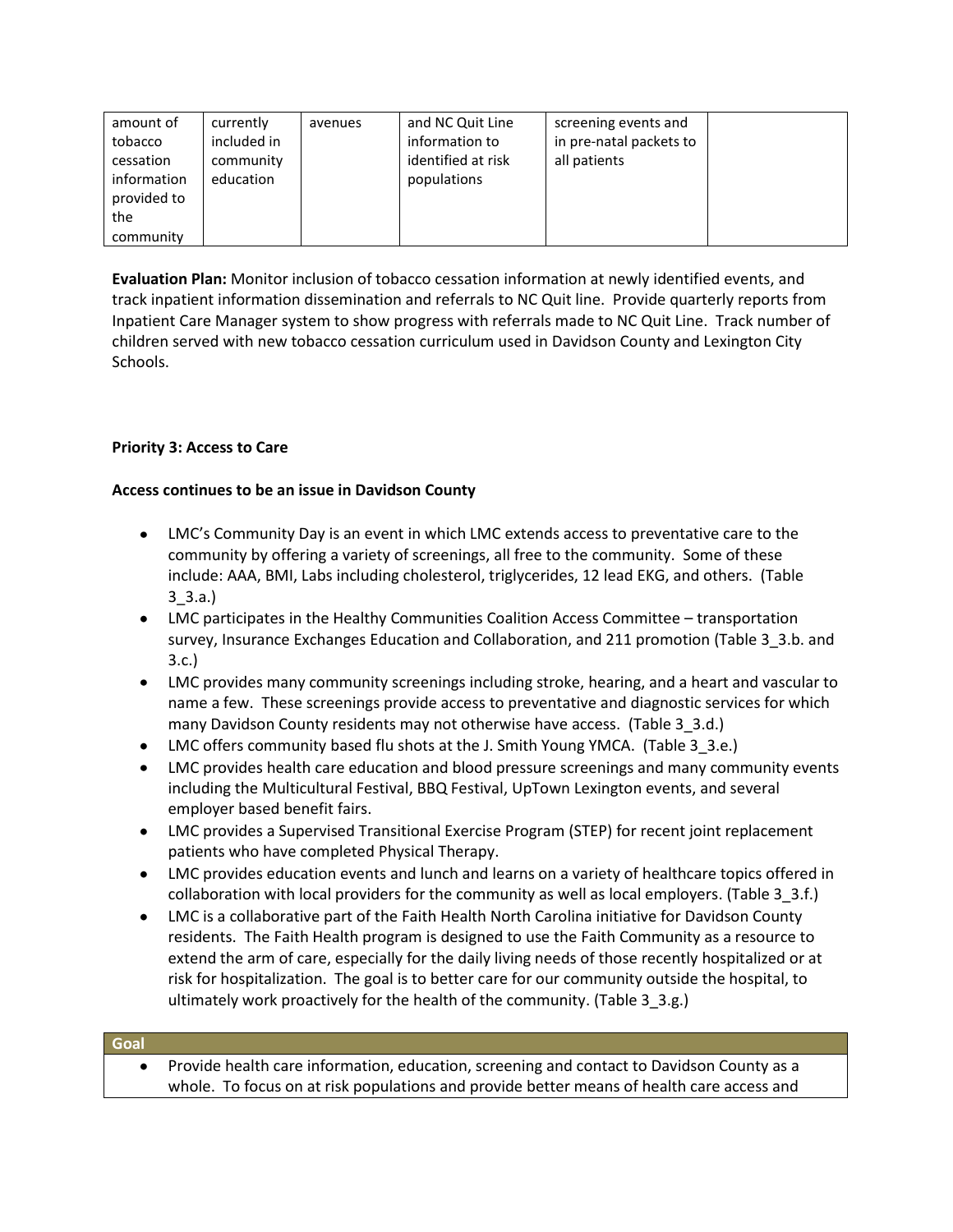educate on the importance of preventative care.

### **Anticipated Impact**

Improved access to care for the Davidson County community. A better understanding of the  $\bullet$ importance of preventative and primary care by at risk populations. The creation of a network of care provider support and resources to serve the residents of Davidson county.

| <b>Priority Population</b>             |                                 |  |
|----------------------------------------|---------------------------------|--|
| $\sqrt{\phantom{a}}$ Broader Community | $\bowtie$ Vulnerable Population |  |

# **Table 3**

| <b>Specific</b>                                        | <b>Baseline</b>                                       | <b>Growth</b>                              | <b>Intervention</b>                                                                                                                                                               | <b>Tactics</b>                                                                                                                                                                                                                                           | <b>Collaborative</b>                                                                                                                                                                                                    |
|--------------------------------------------------------|-------------------------------------------------------|--------------------------------------------|-----------------------------------------------------------------------------------------------------------------------------------------------------------------------------------|----------------------------------------------------------------------------------------------------------------------------------------------------------------------------------------------------------------------------------------------------------|-------------------------------------------------------------------------------------------------------------------------------------------------------------------------------------------------------------------------|
| <b>Action</b>                                          |                                                       | <b>Target</b>                              | <b>Strategies</b>                                                                                                                                                                 |                                                                                                                                                                                                                                                          | <b>Partners</b>                                                                                                                                                                                                         |
| 3.a.<br>Community<br>Day                               | 70<br>participants<br>with 2<br>screenings<br>offered | 20%<br>increase<br>with more<br>screenings | Free offering to<br>Davidson County<br>residents for a<br>variety of<br>preventative<br>screenings                                                                                | Screenings offered<br>include EKGs, lab<br>work, etc. with clinical<br>staff available for<br>consult                                                                                                                                                    |                                                                                                                                                                                                                         |
| 3.b. Access<br>Committee -<br>Transportation<br>Survey | <b>New</b><br>initiative                              | <b>New</b><br>initiative                   | Improve the<br>transportation<br>system for<br>Davidson County<br>residents                                                                                                       | Transportation survey<br>conducted at a variety<br>of locations to target<br>at risk populations (ex:<br>DSS, libraries, Family<br>Services, etc)                                                                                                        | Healthy<br>Communities<br>Coalition, Davidson<br>County<br>Department of<br>Transportation,<br>Davidson County<br>Health<br>Department,<br>Davidson Medical<br>Ministries, United<br>Way of Davidson<br>County and more |
| 3.c. Insurance<br>Exchange<br>Information<br>Sessions  | <b>New</b><br>initiative                              | 5 sessions<br>offered                      | LMC will provide<br>information of the<br>Insurance<br>exchanges to<br>increase the<br>number of people<br>with insurance and<br>ultimately<br>increasing their<br>access to care | LMC will offer in<br>collaboration with<br>Community partners,<br>insurance exchange<br>education sessions at<br>local libraries in all<br>parts of the county, to<br>educate at risk<br>populations on the<br>opportunity to obtain<br>health insurance | Health<br>Communities<br><b>Coalition Access</b><br>Committee,<br>Davidson County<br>Libraries, other<br>third party experts<br>on the<br>Marketplace                                                                   |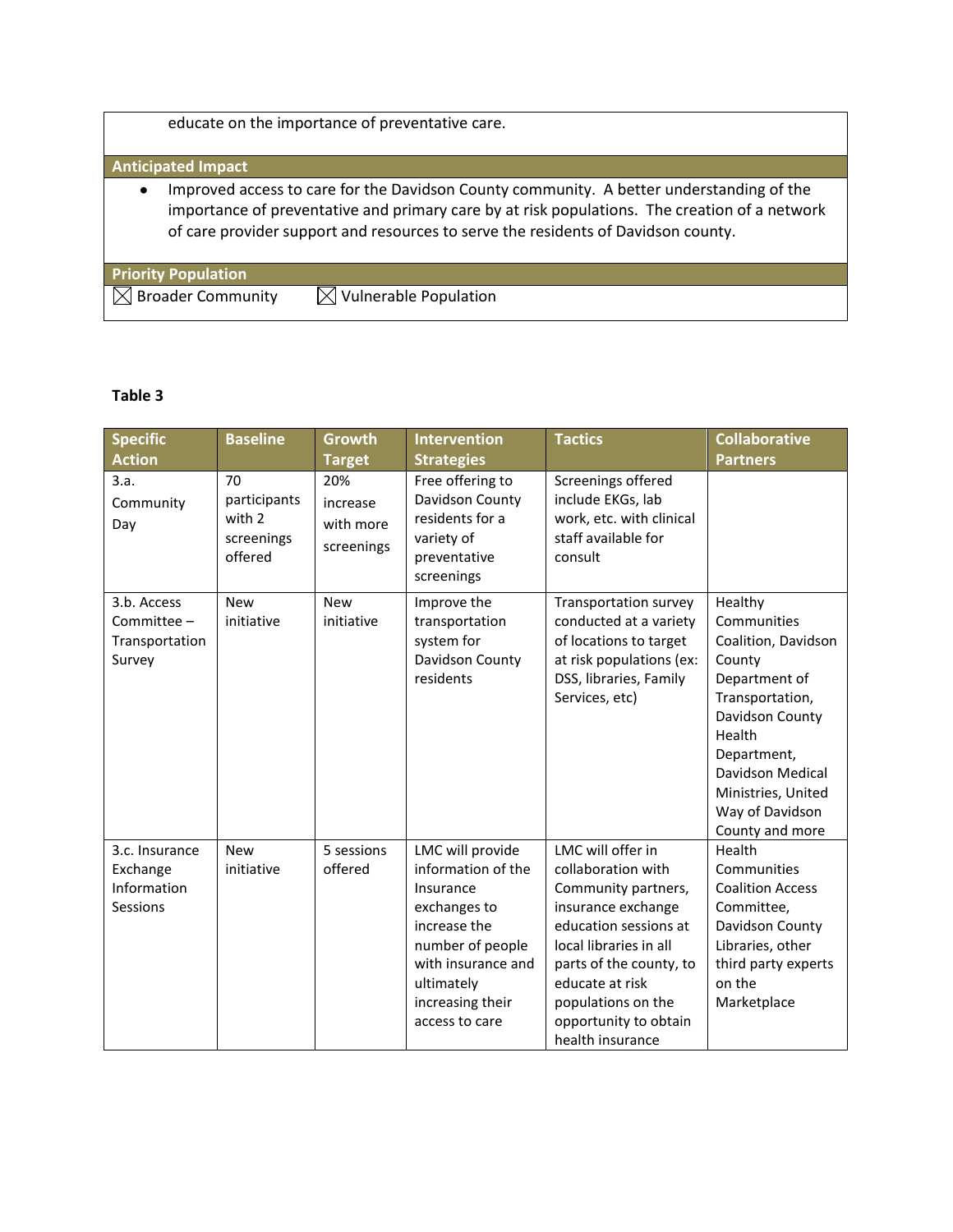| 3.d.<br>Community<br>Screenings               | 7 screenings             | 10%<br>increase in<br>participation | Increase the<br>availability of<br>screenings to the<br>county                                                                                                           | Offer a wide variety of<br>types of screenings to<br>make preventative<br>care available to at<br>risk populations                                                                                                   | J. Smith Young<br>YMCA, Community<br>Partners                                                                                                       |
|-----------------------------------------------|--------------------------|-------------------------------------|--------------------------------------------------------------------------------------------------------------------------------------------------------------------------|----------------------------------------------------------------------------------------------------------------------------------------------------------------------------------------------------------------------|-----------------------------------------------------------------------------------------------------------------------------------------------------|
| 3.e.<br><b>Community Flu</b><br><b>Shots</b>  | <b>New</b><br>Program    | Offer 100<br>Flu Shots              | Improve access to<br>preventative care<br>to the community                                                                                                               | Offer Flu Shots<br>outside of the medical<br>provider setting                                                                                                                                                        | J. Smith Young<br><b>YMCA</b>                                                                                                                       |
| 3.f. Lunch and<br>Learns                      | 5 offered                | 7 offered                           | LMC aims to<br>provide<br>community<br>education on a<br>variety of Health<br>and Wellness<br>topics                                                                     | Provide healthcare<br>education outside of<br>the medical provider<br>setting, targeting at<br>risk populations                                                                                                      | J. Smith Young<br>YMCA, Davidson<br>County, City of<br>Lexington,<br>community groups<br>and churches and<br>other local<br>employers               |
| 3.g. Faith<br><b>Health North</b><br>Carolina | <b>New</b><br>initiative | 30<br>participatin<br>g churches    | Utilize the faith<br>community to<br>extend the reach<br>of preventative<br>healthcare and<br>meet the needs of<br>daily healthy living<br>to prevent<br>hospitalization | Collaborate with<br>churches in the<br>community to provide<br>resources to assist<br>with at risk population<br>needs. Create a<br>network of resources<br>to help the provider<br>and minimize<br>hospitalizations | Davidson County<br>Churches and Faith<br>Community, WFBH<br><b>Faith and Health</b><br>Ministries, and<br><b>LMC</b> Department<br>of Pastoral Care |

**Evaluation Plan:** LMC will work to extend the arm of Health and Wellness education to more areas of Davidson County. LMC will collaborate with community resources to create thoughtful outreach programs to increase access to health and wellness services in the community. The overall goal is to create a better network of resources to allow at risk populations to receive the healthcare services they need.

**Summary:** LMC feels with thoughtful effort and effective collaboration with community partners, by addressing these top three community health needs of Davidson County, we can improve the health and wellness of the community. Many of the other needs identified by the Community Health Needs Assessment will be indirectly impacted and improved by efforts in the areas discussed above.

LMC will use this implementation plan as a guide to addressing community needs, while realizing that impacts must be monitored and dynamic changes may be needed to improve efforts. LMC will continue to collaborate with community partners to identify and implement additional programs to address the health and wellness needs of the community.

# **Needs LMC will not directly address**

The Davidson County Community Health Assessment identified 10 Top Community Health issues. Community focus groups were then used to rank those 10 issues by order of importance. LMC chose to directly address the top three **issues** ranked by community members: Obesity, Tobacco Cessation, and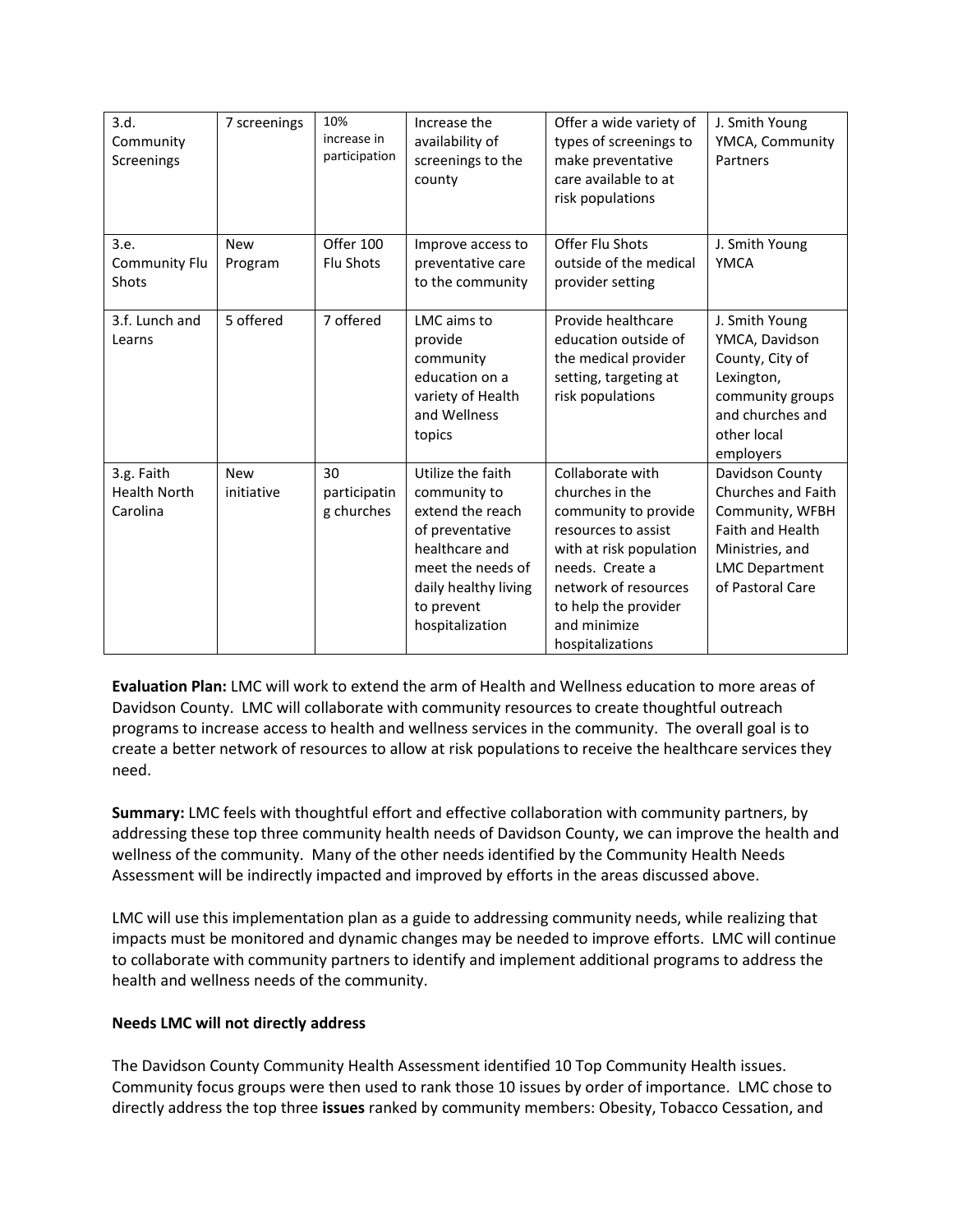Access to care. By doing so we feel we will indirectly affect many of the remaining seven issues. However, LMC will not directly focus of Heart Disease, Drug and Alcohol Abuse, Mental Health/Suicide, Oral Health, Infant Mortality, Adolescent Pregnancy, or Injury and Poisoning. Other community partners will focus on some of these areas, and many of LMCs programs surrounding Obesity, Tobacco Cessation, and Access to care will indirectly have positive impacts on these other community issues.